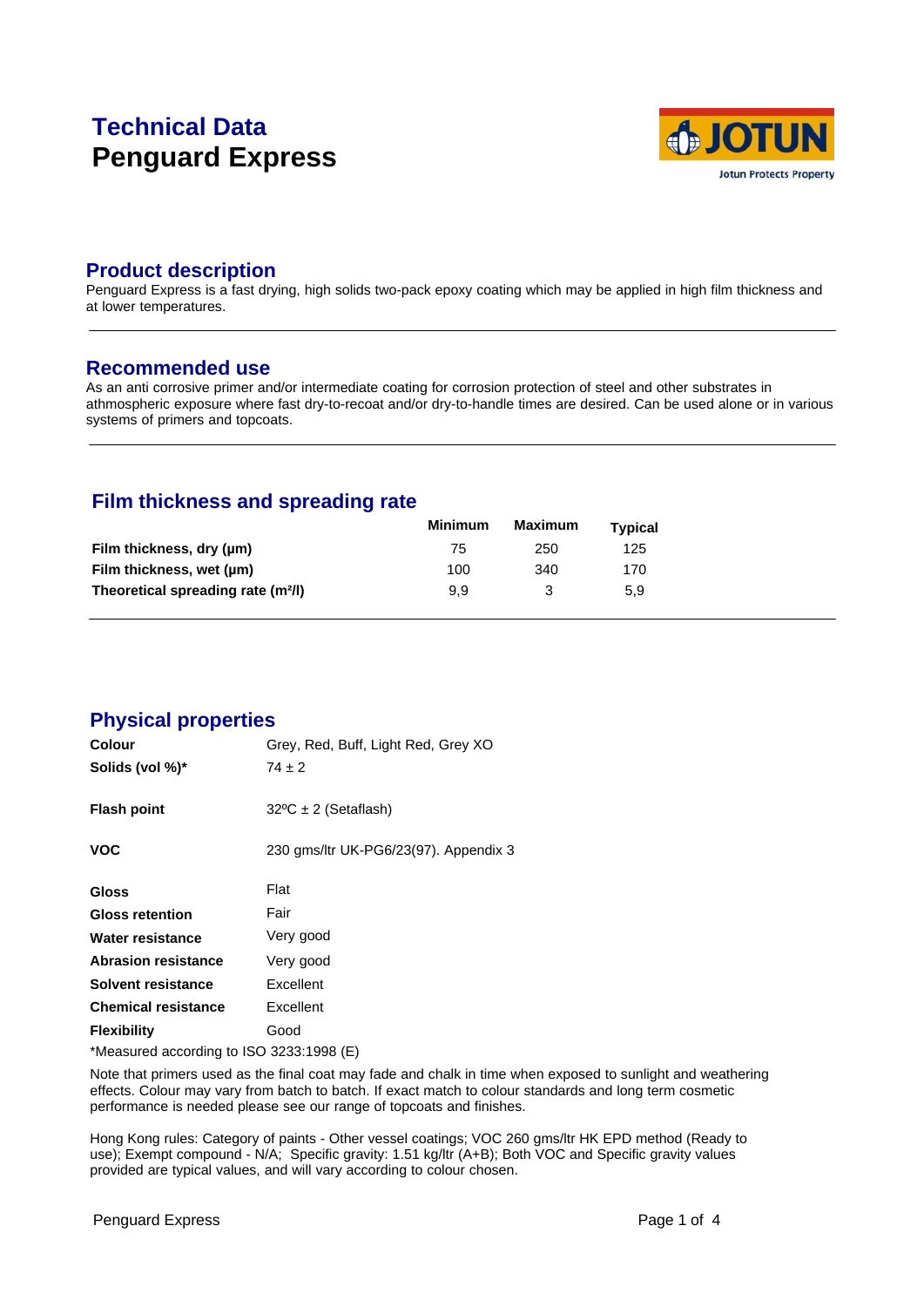# **Surface preparation**

All surfaces should be clean, dry and free from contamination. The surface should be assessed and treated in accordance with ISO 8504.

#### **Bare steel**

Cleanliness: Blast cleaning to Sa 2½ (ISO 8501-1:2007). Roughness: using abrasives suitable to achieve grade Fine to Medium G (30-85 µm, Ry5) (ISO 8503-2)

#### **Shopprimed steel**

Clean, dry and undamaged approved shopprimer.

#### **Coated surfaces**

Clean, dry and undamaged compatible primer. Please contact your local Jotun office for more information.

#### **Other surfaces**

The coating may be used on other substrates. Please contact your local Jotun office for more information.

### **Condition during application**

The temperature of the substrate should be minimum -5°C and at least 3°C above the dew point of the air, temperature and relative humidity measured in the vicinity of the substrate. Good ventilation is required in confined areas to ensure proper drying. The coating should not be exposed to oil, chemicals or mechanical stress until cured.

### **Application methods**

**Spray** Use airless spray **Brush** Recommended for stripe coating and small areas, care must be taken to achieve the specified dry film thickness.

# **Application data**

| Mixing ratio (volume)      | 4:1                                                                                                                            |
|----------------------------|--------------------------------------------------------------------------------------------------------------------------------|
| Mixing                     | 4 parts Comp. A (base) to be mixed thoroughly with 1 part Penguard Express,<br>Comp. B (curing agent) for 10 min prior to use. |
| Pot life (23°C)            | 2 hours. (Reduced at higher temp.)                                                                                             |
| <b>Thinner/Cleaner</b>     | Jotun Thinner No. 17                                                                                                           |
| Guiding data airless spray |                                                                                                                                |
| Pressure at nozzle         | 15 MPa (150 kp/cm <sup>2</sup> , 2100 psi)                                                                                     |
| Nozzle tip                 | $0.46 - 0.69$ mm $(0.018 - 0.027")$                                                                                            |
| Spray angle                | $40 - 80^{\circ}$                                                                                                              |
| <b>Filter</b>              | Check to ensure that filters are clean.                                                                                        |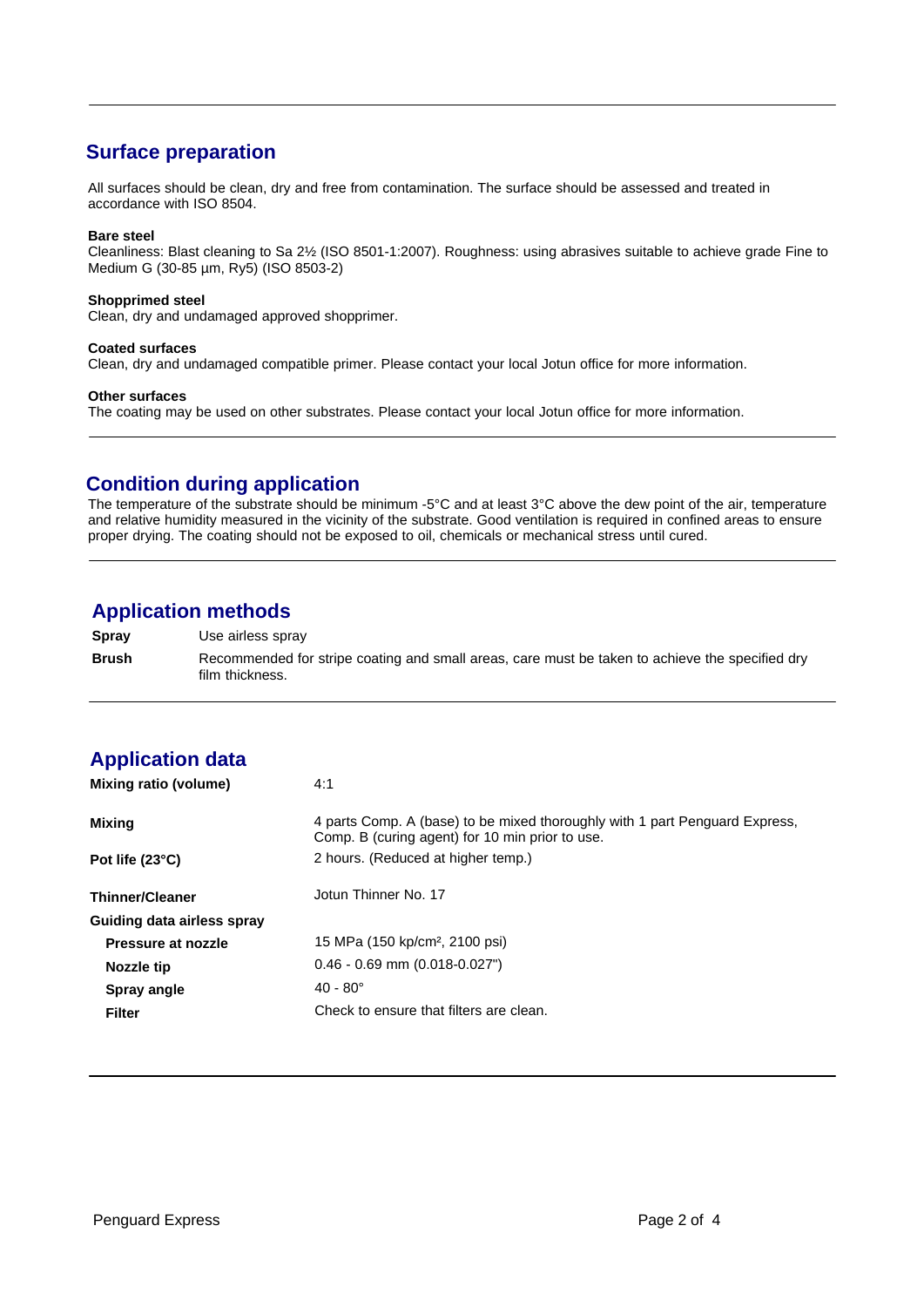# **Drying time**

Drying times are generally related to air circulation, temperature, film thickness and number of coats, and will be affected correspondingly. The figures given in the table are typical with:

Good ventilation (Outdoor exposure or free circulation of air)

Typical film thickness

One coat on top of inert substrate

| Substrate temperature               | $-5^{\circ}$ C  | $0^{\circ}$ C   | $10^{\circ}$ C | $23^{\circ}$ C | $40^{\circ}$ C |  |
|-------------------------------------|-----------------|-----------------|----------------|----------------|----------------|--|
| <b>Surface dry</b>                  | 16h             | 11 <sub>h</sub> | 2 <sub>h</sub> | 1 h            | 0.5h           |  |
| Through dry                         | 38 h            | 24 h            | 6 h            | 3 h            | 2 <sub>h</sub> |  |
| <b>Cured</b>                        | ۰               | 21 <sub>d</sub> | 8 d            | 4 d            | 3 d            |  |
| Dry to recoat, minimum              | 24 h            | 14 h            | 4 h            | 2 <sub>h</sub> | 1 h            |  |
| Dry to recoat, maximum <sup>1</sup> |                 |                 |                |                |                |  |
| Substrate temperature               | $5^{\circ}$ C   |                 |                |                |                |  |
| <b>Surface dry</b>                  | 4 h             |                 |                |                |                |  |
| Through dry                         | 10 <sub>h</sub> |                 |                |                |                |  |
| <b>Cured</b>                        | 13 <sub>d</sub> |                 |                |                |                |  |
| Dry to recoat, minimum              | 8 h             |                 |                |                |                |  |

**Dry to recoat, maximum <sup>1</sup>**

1. Provided the surface is free from chalking and other contamination prior to application, there is normally no overcoating time limit. Best intercoat adhesion occurs, however, when the subsequent coat is applied before preceding coat has cured. If the coating has been exposed to direct sunlight for some time, special attention must be paid to surface cleaning and mattening/removal of the surface layer in order to obtain good adhesion.

The given data must be considered as guidelines only. The actual drying time/times before recoating may be shorter or longer, depending on film thickness, ventilation, humidity, underlying paint system, requirement for early handling and mechanical strength etc. A complete system can be described on a system sheet, where all parameters and special conditions could be included.

# **Typical paint system**

| Barrier                 | $1 \times 50 \mu m$ | (Dry Film Thickness) |
|-------------------------|---------------------|----------------------|
| <b>Penguard Express</b> | $1 \times 150$ um   | (Dry Film Thickness) |
| Hardtop AS/Hardtop XP   | $1 \times 50$ um    | (Dry Film Thickness) |
| .nr                     |                     |                      |
| <b>Penguard Express</b> | $2 \times 125$ um   | (Dry Film Thickness) |
| Hardtop AS/Hardtop XP   | $1 \times 50$ um    | (Dry Film Thickness) |

**Other systems may be specified, depending on area of use**

#### **Storage**

The product must be stored in accordance with national regulations. Storage conditions are to keep the containers in a dry, cool, well ventilated space and away from source of heat and ignition. Containers must be kept tightly closed.

#### **Handling**

Handle with care. Stir well before use.